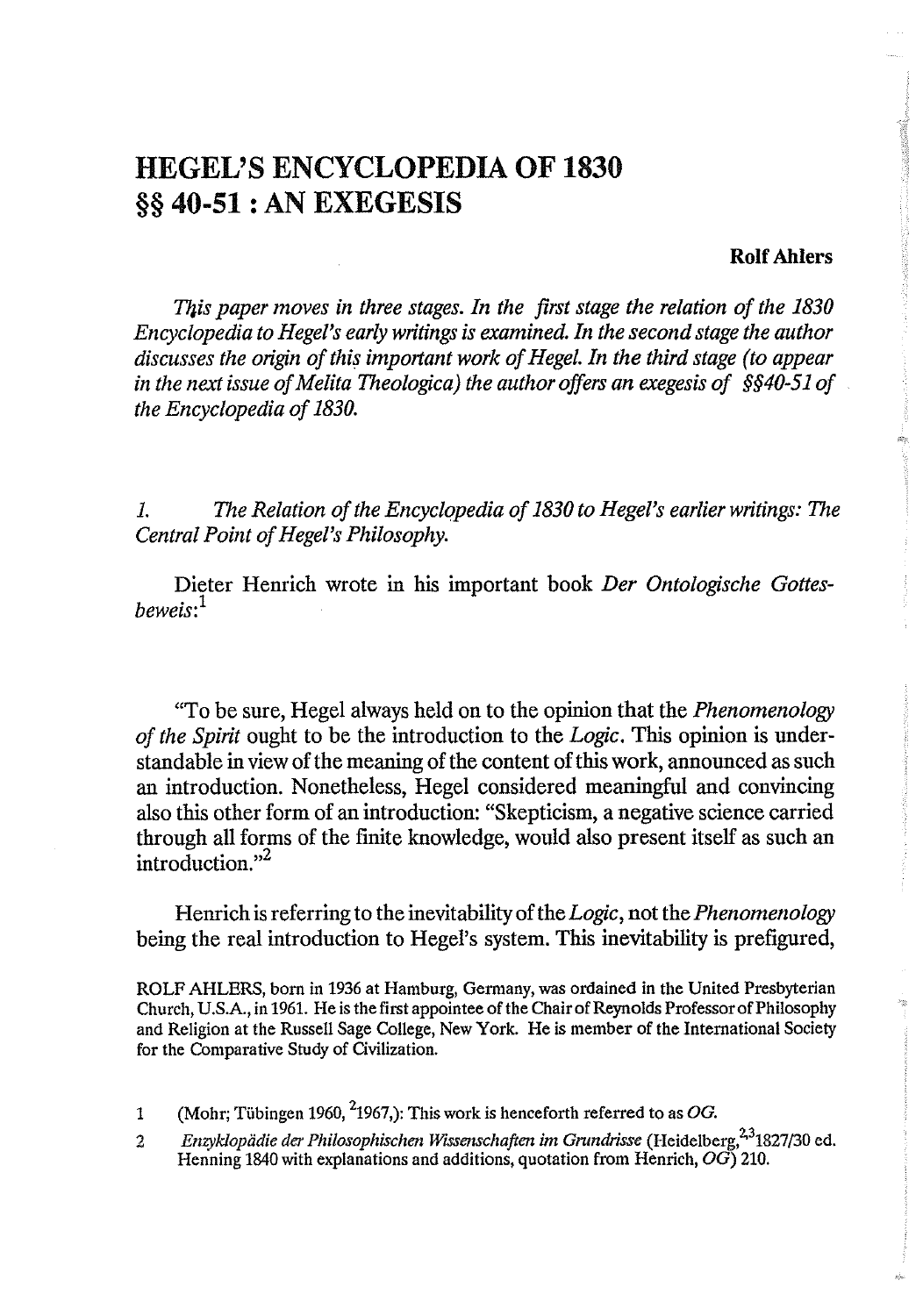but not executed in the *Phenomenology,* where Hegel masterfully describes the aporetic entanglements of reason trying 1. to proceed without any presuppositions, as the Kantian transcentental idealism had programmatically proclaimed any true philosophy to *have* to proceed, while at the same time 2. proceeding with such presuppositions as the "thing-in-itself" and its correlate, the "synthetic unity of apperception". Hegel understood that Kant's criticistic philosophy was not so at all. It presumed to be capable of overcoming the dogmatism of empiricism by showing that contrary to concepts orienting themselves by objects or experience, the latter of necessity have to orient themselves by concepts, which have to be "presupposed *a priori"(KdrV,* B, xvii). Kant had called this "inversion" and "Copernican Revolution of thought" (ibid). But Hegel realized that this revolution was at best half completed, and therefore no revolution at all, for the bifurcation of "thing-in-itself' and "transcendental synthesis" still is maintained. Hegel suggested this solution in the *Phenomenology.* 

"If we designate knowledge' as the Notion, but essence or the True as what exists, or the object, then the examination consists in seeing whether the Notion corresponds to the object. But if we call the essence or in-itself of the object the Notion, and on the other hand understand by the object, the Notion itself as object, viz, as it exists for an other, then the examination consists in seeing whether the object corresponds to its Notion. It is evident, of course, that the two procedures are the same."(*Phen.* 53, *Phän.* 71.)

Hegel had discovered the concept of the concept, in Miller's translation, the Notion of the Notion, using and simultaneously rejecting Kant's concept *"an sich",* "in itself', and had understood that the essence, truth and dignity of reality "in itself" is nothing but the Notion's objective criterion with which the subjective notion has to be brought into correspondence. Seeing whether the object corresponds to its Notion is identical to the act of seeing whether the (subjective) notion corresponds to the object if that identity is a process of verifying the subjective notion by is objective criterion, which verification simultaneously also can distinguish the phenomenal appearance of an object from its objective essence and truth, i.e. its Notion. But this process is identical with the movement that takes place in the logic, i.e. the logic of the concept or the Notion. Hegel had discovered that movement in the *Phenomenology,* but it gained selfevidence only in the *Logic,* for the stringency of the idea really is disturbed by subjective and psychological contaminants reflecting on "consciousness" or "spirit", as the new Miller translation states. But if the Niirmnerg *Logic* of 1812/16 is the heart of Hegel's system, the *Encyclopedia of the Philosophical Sciences* builds on that centrality of the logic of the concept. For it is divided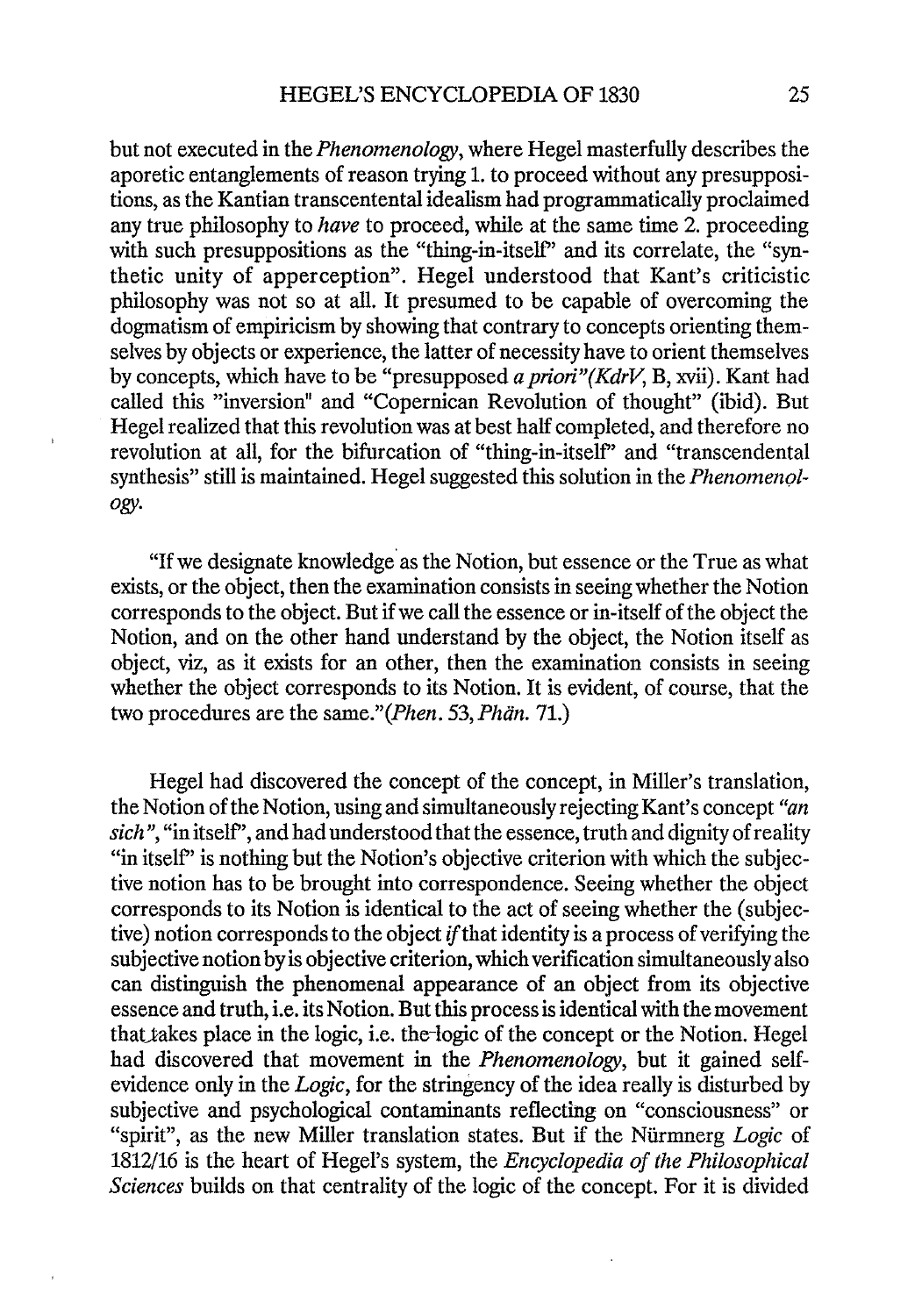#### 26 ROLFAHLERS

into three parts: Part I, "The Science of Logic" (often in English-speaking circles called the "Lesser Logic"), §§19-244; Part II, "The Philosophy of Nature", §§245-376; and Part Ill, "The Philosophy of Spirit", §§377-577. We shall deal only with the first, most important steps of the first part, of the "Science of Logic". I chose to concentrate in our discussion on this portion for two main reasons: 1. as illustrated, both the *Logic* of 1812/16 as also Part I of the *Encyclopedia* ("Lesser Logic") are central to Hegel's system. They are central 2. because of the double negation, or the critique of the critique or the selfrevelation of the Concept ("Notion", in A.V. Miller's translation). Also experience suggests that a thinker's mature thought is the goal that must be presupposed as the beacon guiding incipient trials.

During the second half of the 19th century Hegel was almost totally forgotten in Germany and abroad, particularly in Anglo-Saxon lands, where the idealistic turn was only half-heartedly taken, if at all. But in Germany, the *Encyclopedia* became in 1870 the first and only book representing Hegel's writings in the newly founded standard "Philosophische Bibliothek" of the Felix Meiner Verlag, Hamburg. It dominated the German interest in Hegel, scant as it was. Only in 1907 did the *Phenomenology* join the late work; it quickly gained the reputation as Hegel's preeminent work, especially in Anglo-Saxon countries, paradoxically and unjustly eclypsing the earlier fame of the *Encyclopedia.* Why was this so? Good reasons can be given for this historical and systematic injustice:

a) Hegel's early works became known only through Nohl's publication of Hegel's *Theologische lugendschriften* in 1907. This fact stimulated a renewed interest in Hegel, but now focusing on his early thought.

b) That also explains the publication of the *Phenomenology* in the "Philosophische Bibliothek" in 1907. This work quickly took centre stage.

c) The teens and twenties are characterized by a concern with Hegel's social and political philosophy (Franz Rosenzweig's *Hegel und der Staat*, 2 vols. München and Berlin, 1920, written 1908-14, but published only in 1920, is a good example). To understand this phenomenon we must take into consideration the political turmoil between 1914 and 1933 in Germany. But concern with Hegel's social and political philosophy was prejudicial against the purposely more basic and systematic content and structure of the *Encyclopedia.*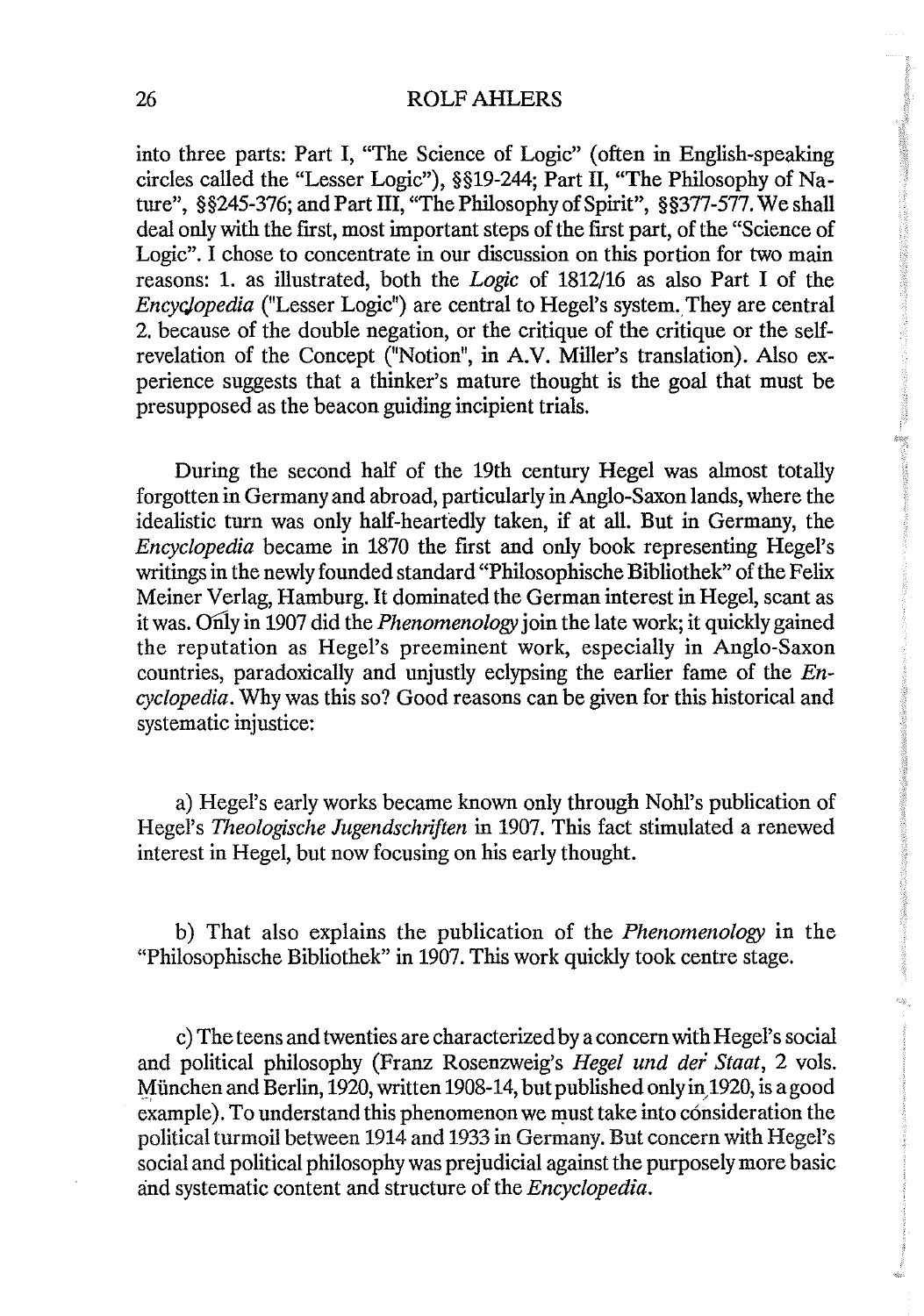d) These same reasons also favoured Hegel's great lecture series on *World History,* on the *History of Philosophy* and on *Religion* with their predominant social concern with the "objective" and "absolute spirit".

But these accidents of the historical, social and political environment within which Hegel was more recently studied tended and still tend to provincialise Hegel's true concern with an all-encompassing philosophic system; this tendency is tenacious even today, where Hegel is criticised because his "putative presuppositions are not adequate to the real world experienced in natural, everyday experience. $n^3$  Flay shows that

"the absolute standpoint" has not been reached by Hegel, "and the whole system (has therefore been)...brought into question."<sup>4</sup> Flay concludes that the "natural attitude", which Hegel also purports to make the starting point of his analysis, "denies validity to the project of articulating the structure of comprehensive intelligibility. While it may seem at first sight that this projected result affects only the *Phenomenology,* it will in fact affect the system as a whole." Flay summarizes his criticism this way: "Put in a formula, the presupposition (in Hegel) *is that the referents for the principle or ground of totality and for the principle or ground of intelligibility are one and the same.* The presupposition is that intelligibility and totality, in the ultimate sense of each, are grounded in the same locus, and thus that there is such a thing as a comprehensive principle of intelligibility or some common ground on the basis of which particular perspectives, interest frameworks, comportments, and domains of reality are held together as a whole. Put in common sense terms, the presupposition is that the world out there is a whole and makes sense as a whole". $6$ 

Flay would deny that presupposition. As he said elsewhere, in reply to my reading of Hegel, "There is no guarantee in either the religious or the philosophical doctrine. Hell still exists . ." And Flay ultimately finds it necessary

 $\lambda$ 

6 *Ibid,171,172.* 

<sup>3</sup> Joseph FLAY, *Hegel's Quest for Certainty* (State University Press;Albany 1984) see pg ix, x, and *passim,* see esp. 249ff.

*<sup>4</sup> Ibid, 251.* 

*<sup>5</sup> Ibid, 252.*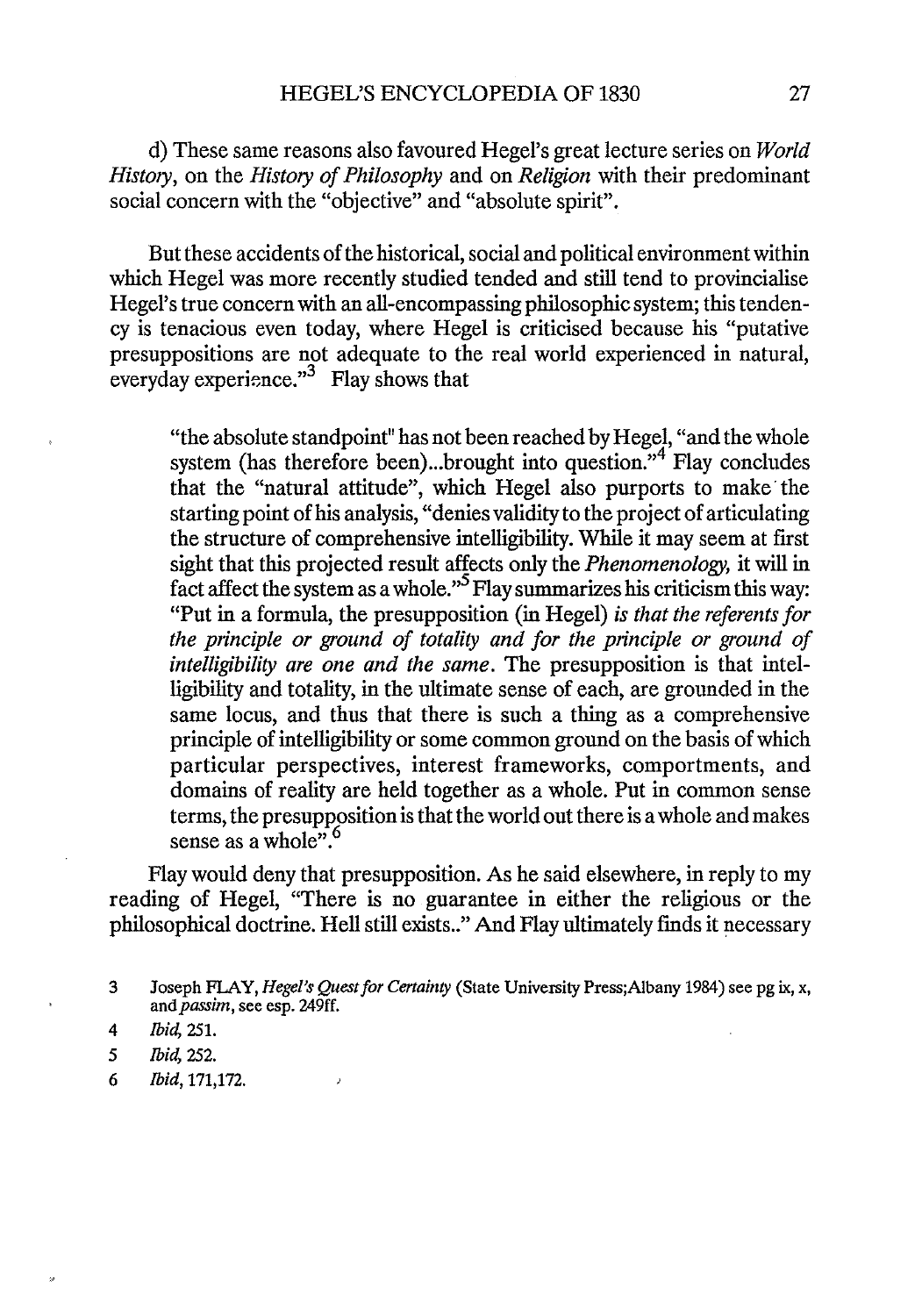### 28 ROLF AHLERS

to put not only Hegel's, but all "rational insight into question".<sup>7</sup> Underlying this view, expressed in Flay's more recent book, as quoted, is an irreconcilability, i.e. a lack of mediation between the reason and reality, and between the concept (Notion) and the object. This renunciation of mediation is reminiscent of Schelling. It is characteristic of Schelling's influence on Marxism. It is characteristic of the broad influence of Existentialistic philosophy's renunciation of reason in favour of the "absurd". And it is characteristic of the various forms of amalgamations of these schools of thought. Flat argues that Hegel hopes to assert the "natural attitude". But if this attitude is identical with the renunciation of mediation and reason; then Flay's argument cannot be convincing, nor can his critique of Hegel.

.<br>Nili

But what *is the reason why our time too returns to Hegel?* What is the "Bedurfnis" of our time that we should fmd Hegel's thought of interest? There are two main reasons, both closely interrelated:

1. One might be called a crisis in the concept of freedom, which is variously labelled as the crisis of liberal democracy, a crisis in the concept of an understanding of freedom as without commitment or bondage. For Hegel this crisis is identical with the commitmentless. (pardon the formulation) *"simple negativity*" or also "pure negativity".<sup>8</sup> Hegel saw this negativity as realized politically in the terrors of the French Revolution, which he calls "Absolute Freedom and Terror".<sup>9</sup> Also, reality has lost "substance and truth" through the progress of the positive sciences. Tangibly we experience this in the "suffering" of the "separation" of man from nature, which is the severance of "reason" *(Verstand)* from conceptless nature. *Verstand* relates only "negatively" to nature. (This problem is exemplifiable in the "ecology crisis"). *Philosophically,* 

<sup>7</sup> !bid, 171, 172., of his "Comment" to my "The Dialectic in Hegel's Philosophy of History", 149-172 in Robert L. PERKINS (ed.), *History and System. Hegel's Philosophy of History.* (State University Press; Albany 1984).

<sup>8 &</sup>quot;Vorrede zum System der Wissenschaft", Phänomenologie, ed. Hoffmeister (Hamburg 1952) 20,21.

*<sup>9</sup> Phiin,* ibid, 414ff, see esp. 418 on "pure negation."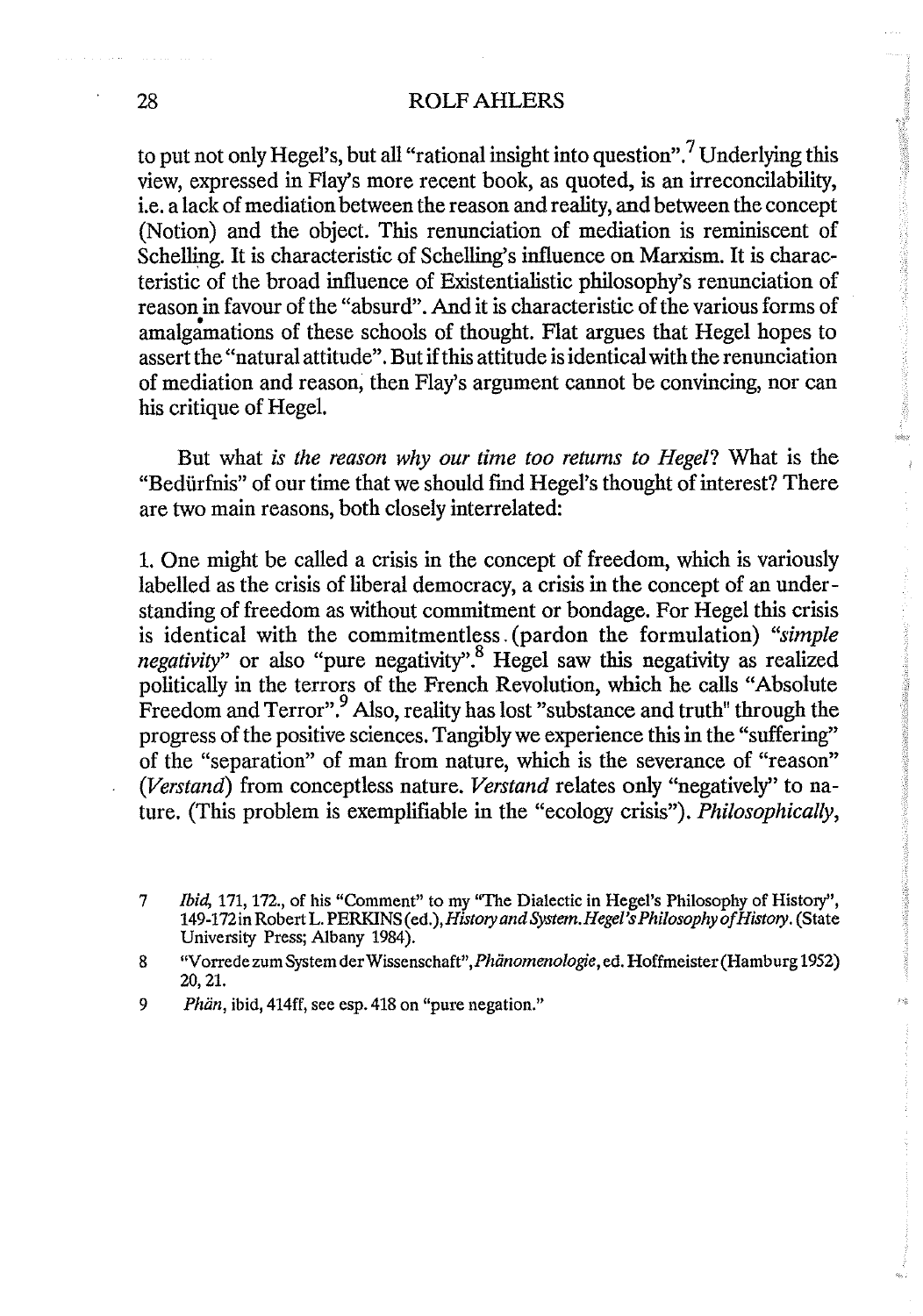Hegel sees this unmediated negativity to gain dignity in Kant and Fichte.

2. This development is identified by Hegel as a "loss of substance and truth", embodied for Hegel in the "irony of the Romantics", which needs both to be affIrmed as also to be rejected. It needs to be affirmed because the "substance" of the old political and social and religious institutions are overcome. 10 Simultaneously, the French Revolution, as the *Zeitgeist* generally, of which Hegel considered the German idealistic philosophy from Kant to Fichte the most significant expression, is hopelessly Romantic. Herein lies the "irony"<sup>11</sup> of Romanticism, which really just continued and hightened the "purely negative" separation and reflexivity of the Enlightenment.

In reply to this development, Hegel said: "In my view,...all depends on understanding and expressing the True not only as *Substance,* but equally as *Subject.*"<sup>12</sup> This means that the negativity of pure reflexivity, as of the Enlightenment, as of "pure freedom", must be negated. The awkwardness of the Kantian separation of the transcendental subjectivity (knowing subject) and the "thing in itself' must be overcome. It is awkward, because it claimed to proceed without presuppositions, knowing only what *can* be (empirically) known, and yet *postulated* theoretically the "transcendental unity of apperception" and the "thing in itself' lying behind the phenomenon, and *postulated* practically the *necessity* to *assume* "God, freedom and immortality" if freedom is to be real at all. Hegel knew that this is neither the road to true knowledge, nor to moral freedom.

But for Hegel this development is not simply to be "purely negated" or destroyed. One cannot go behind the development of the Enlightenment, trying to restore a pre-Enlightenment frame of mind. It was the "irony" of the Romantics to believe they could do this, for they only accentuated in this endeavour the fallacy of "pure negativity". No, the negativity must be *truly* 

<sup>10</sup> J. RITIER, *Hegel und die Framosische Revolution* (Suhrkamp VerJag; Frankfurt 1962) 22, 33,58.

<sup>11</sup> See H.G. GADAMER, *Wahrheit und Methode* (Mohr; Tiibingen 1965) 162ff, 172ff, 258, see also G. ROHRMOSER, *Emamipation und Freiheit* (Goldmann; Miinchen 1968) 80, 166: "Romantic irony is for Hegel a product of the infinite reflection within the subject itself, a reflection by means of which it keeps substance at a distance. For its incapacity to externalize itself it pays with the emptiness of its arrogant absoluteness".

*<sup>12</sup> Phenomenology,* tr. A.V .. MILLER, 9f, my modified transln., *Phiin,* ed. Hoffm., Hbg, 1952, 19).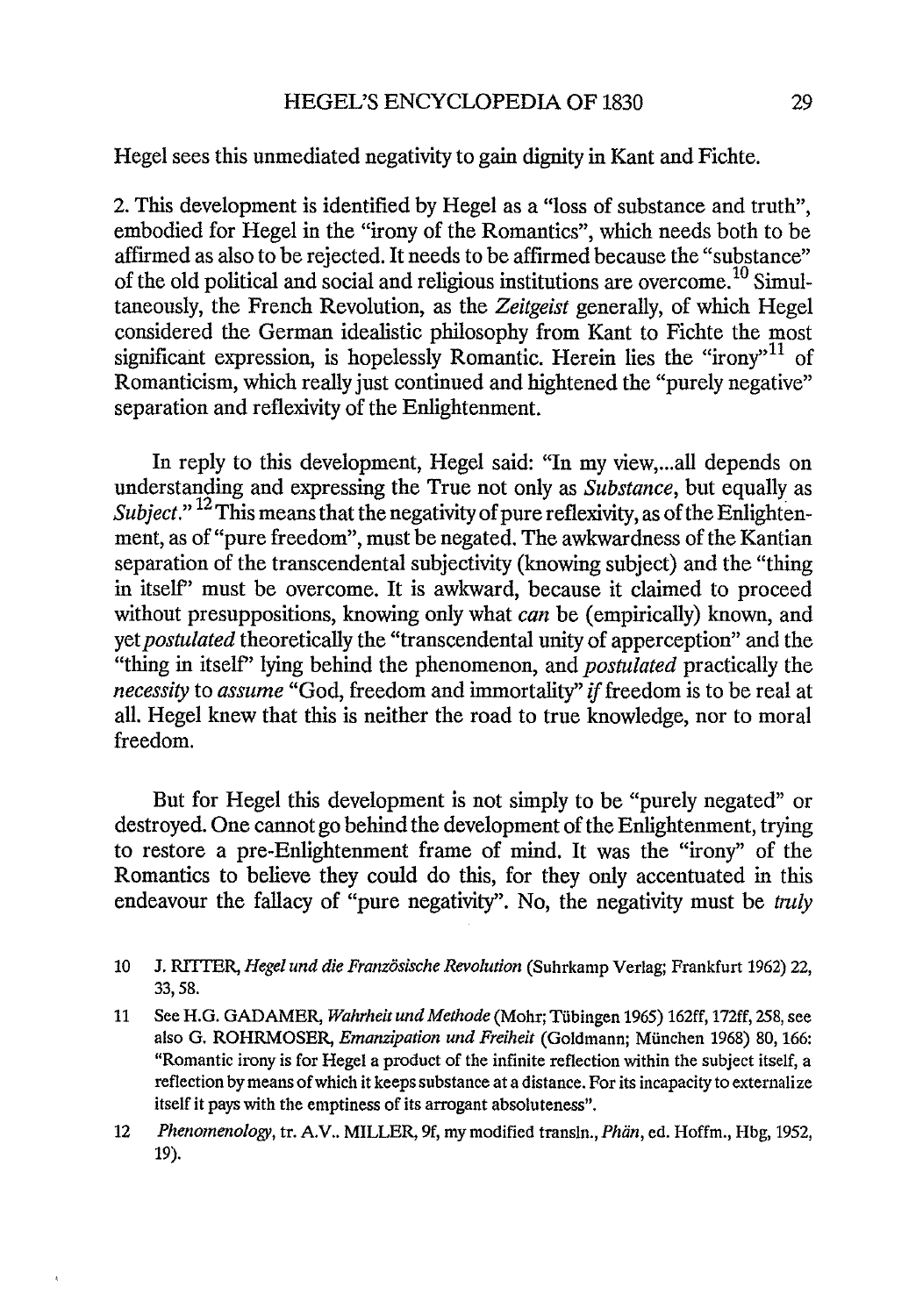**Communications** 

 $\left\langle \phi \right\rangle _{0}^{+}$ 

overcome, it must be "aufgehoben", i.e. made to be one of the elements of the new thought. Hegel did this by recognizing that the "essence", i.e. *substance*  behind the Kantian "phenomenon", its "concept (A.V. Miller: "Notion") is identical with the knowing *subject,* i.e. with the "concept" that knows the phenomenon, but this identity is now recognized as retaining a difference (i.e. "negativity") within it: Knowledge (or also modem human freedom) has an objective criterion by means of which to "measure" or "examine"<sup>13</sup> whether it • is *"substantial",* i.e. "truthful" knowledge. Simultaneously, the appearing object can in that recognition also be measured, for it has become "different" from what it originally was through negative contrasting or comparing it to its "essence" and "substance", i.e. "concept". Regel expresses this with the famous Kantian terms "in itself', derived from Kant's "thing in itself', which he modifies with the negative "for itself', to arrive at the systematic "in and for itself' . **In** the "Preface" to the *Phenomenology* Hegel expresses this negative movement thus:

"Thus the life of God and divine cognition may well be spoken of as a play of love with itself; but this idea sinks into mere edification, and even insipidity, if it lacks the seriousness, the pain, the patience and the labour of the negative. *In itself,* that life is indeed one of untroubled equality and unity with itself, for which othemess and alienation, and the overcoming of alienation, are not serious matters. But this *in itself* is abstract universality, in which the nature of the divine life *for itself,* and so too the self-movement of the form, are altogether left out of account. If the form is declared to be the same as the essence (i.e. content, RA), then it is *ipso facto* a mistake to suppose / that cognition can be satisfied with the in-itself or the essence .. .Just because the form is as essential to the essence as the essence is to itself, the divine essence is not to be conceived and expressed merely as essence, i.e. as immediate substance or pure self-contemplation of the divine, but likewise as *form,* and in the whole wealth of the developed form. Only then is it conceived and expressed as an actuality...The True is the whole. But the whole is nothing other than the essence consummating itself through its development. Of the Absolute it must be said that it is essentially a *result." 14* 

Elsewhere Hegel expresses this same thought with the famous theological words:

<sup>13</sup> Prüfung!, Phën. A.V. MILLER 52f, Phen Hoffm., 70:11-72: 42.

<sup>14</sup> Phen, A.V. MILLER, lOf, Phen, ed. Hoffm., 20-21.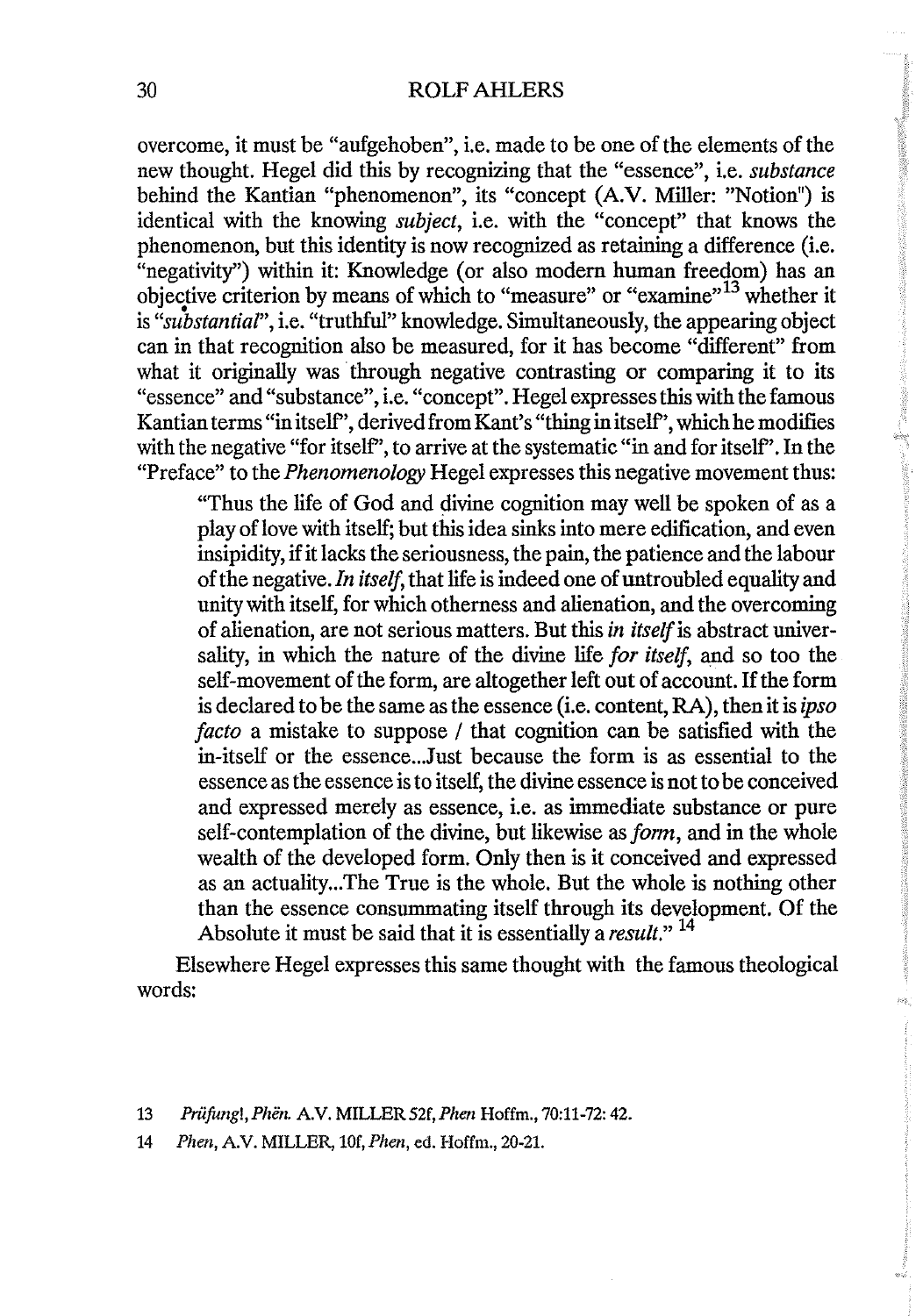"But that an accident as such, detached from what circumscribes it, what is bound and is actual only in its context with others, should attain an existence of its own and a separate freedom - this is the tremendous power of the negative; it is the energy of thought, of the pure '1'. Death, if that is what we want to call this non-actuality, is of all things the most dreadful, and to hold fast what is dead requires the greatest strength. Lacking strength, Beauty hates the Understanding for asking of her what it cannot do. But the life of Spirit is not the life that shrinks from death and deems itself untouched by devastation, but rather the life that endures it and maintains itself in it. It wins its truth only when, in utter dismemberment, it finds itself."<sup>15</sup>

If I may just interject a refresher of memory here: What is called today the "choice movement", allied with much, often unrefIected jargon of the American Civil Liberties Union, as also most - so I am told - of the "ideology" of the legal establishment in this country (represented by such constitutional lawyers as Norman Cantor and such biologists, dabbling in philosophy and politics as Garrett Hardin), is squarely addressed by Hegel's just-quoted words: "But that an accident as such, detached from what circumscribes it, what is bound and is actual only in this context with others, should attain an existence of its own and a separate freedom - this is the tremendous power of the negative; it is the energy of thought, of the pure '1'." <sup>16</sup>

But that our US Constitution can also be interpreted with the help of Hegel, in such a way that the individual gains its "substantiality and truth", not at the expensive, but rather at the gain of true freedom and true "choice", I have shown elsewhere.17 There are many lawyers and law professors who support my view (without specific reference to Hegel), such as Paul Freund and Howard Berland, both of Harvard Law School, and Milner S. Ball of the University of Georgia School of Law, Athens.

# *2. The Origin of the Encyclopedia.*

Hegel had published at Jena, where he was from 1800 to 1808, the *Phenomenology* which was to be the "introduction" to the "System of Science".

*<sup>15</sup> Plum,* A.V. MILLER, 19, *Phm,* Hoffm., 1920.

*<sup>16</sup>* !bid, *19.* 

<sup>17</sup> ROLF AHLERS, "The Dialectic in Hegel's Philosophy of History", 149-172, including J. Flay's Comment, in Robert L. PERKINS, *History and System. Hegel's Philosophy of History.*  (State University Press; Albany 1984).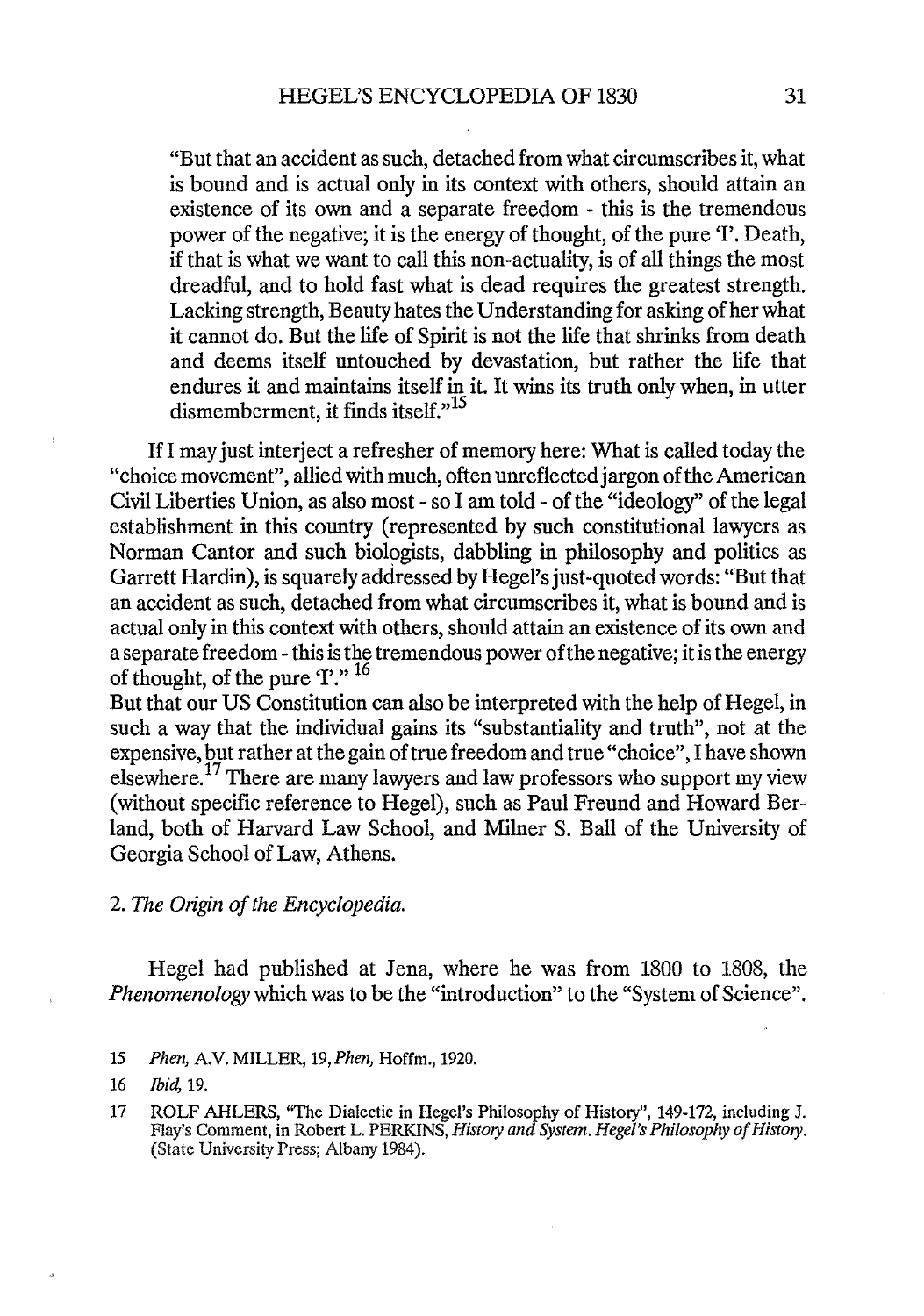## 32 ROLFAHLERS

The *Logic* was to be the first part of that system. When Hegel came to Nürnberg as Rector of the "Gymnasium", i.e. high school, in 1808, he carried out this goal and published a three volume work, the *Logic,* in 1812, 1813 and 1816. But Hegel was confronted with another task during his Niirnberg obligations. The Bavarian Ministry of Culture had determined that the four upper classes of the Gymnasium students should be prepared for a decent study of philosophy at the university. The Ministry established guidelines for such an instruction. Part of these guidelines determined that "the previously individually taught subjects of speCUlative thought should be gathered together into a *philosophical encyclopedia.,,18* A clue to the structure of the *Encyclopidia* dividing it into paragraphs is Hegel's comment in the "Vorrede" of the *Phenomenology,* where he says: "Only what is completely determined is at once exoteric, comprehensible and capable of being learned and appropriated by all."<sup>19</sup>

Ż,

kaj (

Hegel was faced with the task of educating high school students according to government guidelines. To fulfil this task, he prepared several manuscripts, and the present *Encyclopedia* appears to be an edited collation of several of these manuscripts. It appears that in 1810/11 the lecture cycle of the "Encyclopedia" was complete and in "systematic order".<sup>20</sup> During the first Niirnberg years, Hegel lectured on "Philosophical Preparatory Science" or simply on "Philosophy". But during the last years at Nürnberg he lectured consistently on "Philosophical Encyclopedia".

Hegel was called to the university of Heidelberg in the Fall of 1816. Since he had prepared the "Encyclopedia" so carefully and intensively over several years, it is not surprising that he began lecturing on this topic right off. Simultaneously Hegel began preparing his material for book form and publication, and the *Encyclopedia of the Philosophical Sciences* appeared quickly after, in the summer of 1817. This is the Heidelberg edition. The full title in fact included two more words: "...in Outline." Hegel knew that his total system needed far more space to elaborate, but for text-book purposes this "outline" could suffice, and Hegel had accomplished a condensed version of his system, no small feat. In the introduction he specifically mentions that only the desire to give a text-book to students caused him to publish the *Encyclopedia* earlier than he would otherwise have wanted to do.

- 19 7, MILLER, 17, Hoffmeister editions.
- 20 NICOLIN/POOOELER, *EnzykJopedie von 1830* (Hamburg 1969) xxivefr. Bibliography.

<sup>18</sup> KROSENKRANZ, *Georg Wilhelm Friedrich HegeIs Leben* (Berlin 1844-1969) 254-255.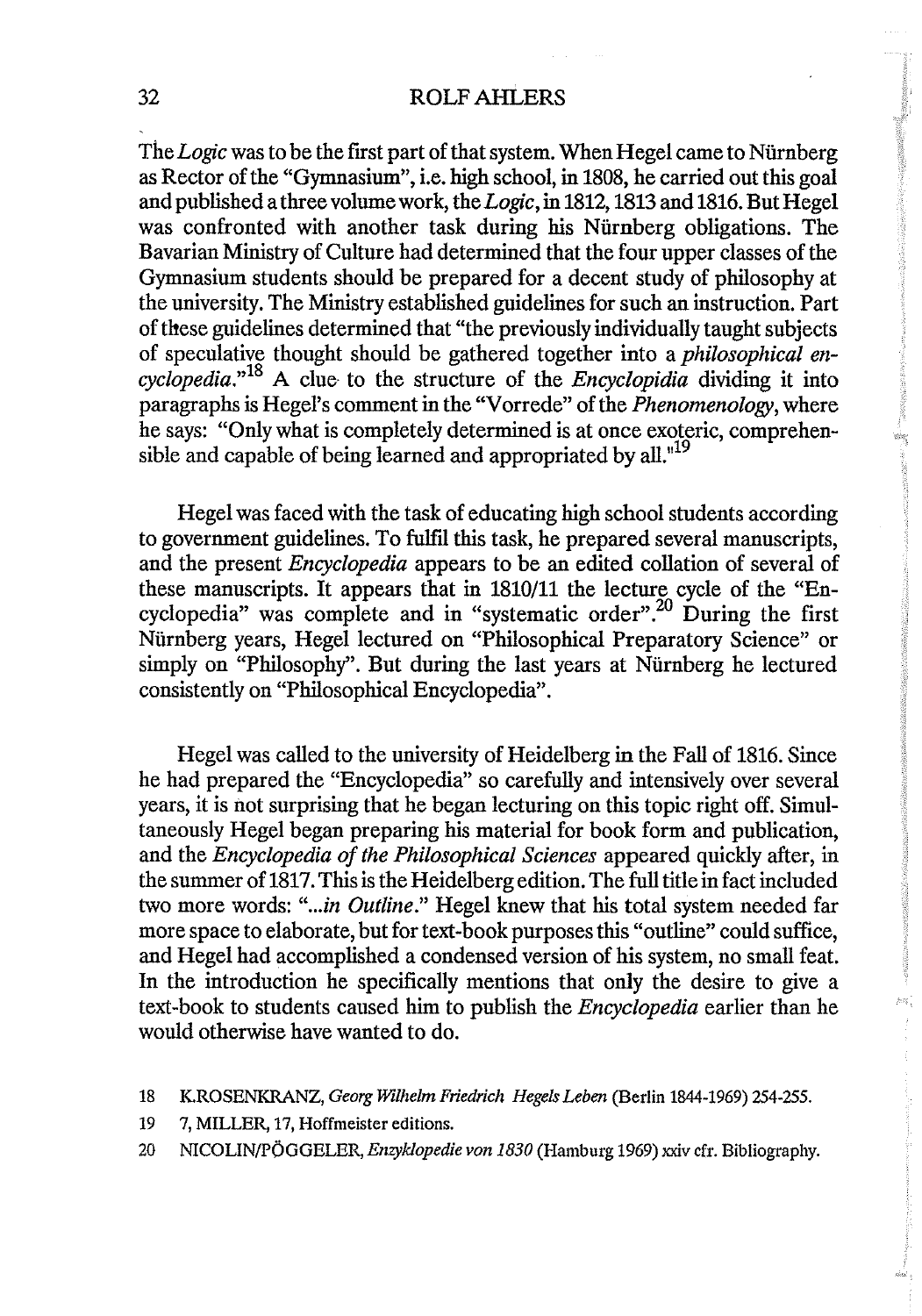Originally, at the stage of the planning and writing of the *Phenomenology,*  Hegel had hoped to write the "system" in these parts: 1. Logic, 2. Philosophy of Nature, and 3. the Philosophy of the Subjective Spirit. The *Logic* was the only part of that original plan that was finished. Both other parts were never tackled. The *Encyclopedia* sidetracked those original plans. In fact, after the *Encyclopedia* Hegel published only one more complete book, the *Philosophy of Right* of 1821. Hegel was at Berlin since 1818. The *Encyclopedia* however contains all of the parts which Hegel originally wanted to tackle: The *Logic*  appears again, in different form, in Part I of the *Encyclopedia* (§§19-244) - in Anglo-Saxon lands it is often called the "Lesser Logic", the "Philosophy of Nature" is Part Il (§§245-376), and the "Philosophy of the Subjective Spirit" as also the Philosophy of Right (the Philosophy of the objective spirit) are both contained in Part III of the *Encyclopedia,(* §§377-577), the fIrst section of which (§§387 -482) is the "Philosophy of the Subjective Spirit" , the second (§§483-552) is the "Philosophy of the Objective Spirit", and the third (§§553-577) is the Philosophy of the Absolute Spirit. Hegel wrote at Berlin a separate *Philosophy of Right,* because it had been very condensed in the *Encyclopedia* of 1817. It also became necessary as the natural explication of issues he had raised in a lecture on the "Philosophy of World History". As Hegellectured on this issue separate from the "Encyclopedia", so also on "Aesthetics", "Religion" and "History of Philosophy". All of these topics are also contained in the *Encyclopedia,* albeit very condensed. But these topics were not published, at least not yet.

In Berlin the *Encyclopedia* became *the* book. In 1827 the second edition was published. It was completely reworked and expanded. It had almost twice as many pages and 100 §§ more than the first edition. And it was very difficult for Hegel to complete the work for this second edition; as with all of his publications, almost sheer force was necessary to make him complete the work. Hegel asked his former colleague Daub to read and correct the galleys.

The work was quickly sold out and in July, 1829 the publisher contacted Hegel for a third edition. The third edition appeared in 1830. It was again completely worked over. Whole paragraphs were switched around, added, formulations were changed, and other changes took place. The desire had been throughout, however, to retain the "outline" character of this work. That meant that Hegel did not want to go into detail, and there is testimony in his correspon dence that he was unhappy with the successive expansion of the work, because through this expansion the "outline" character was in jeopardy.

To understand the *Encyclopedia* correctly, I must emphasize once more that it was intended as a "compendium", as a "guide" to his lectures. In England